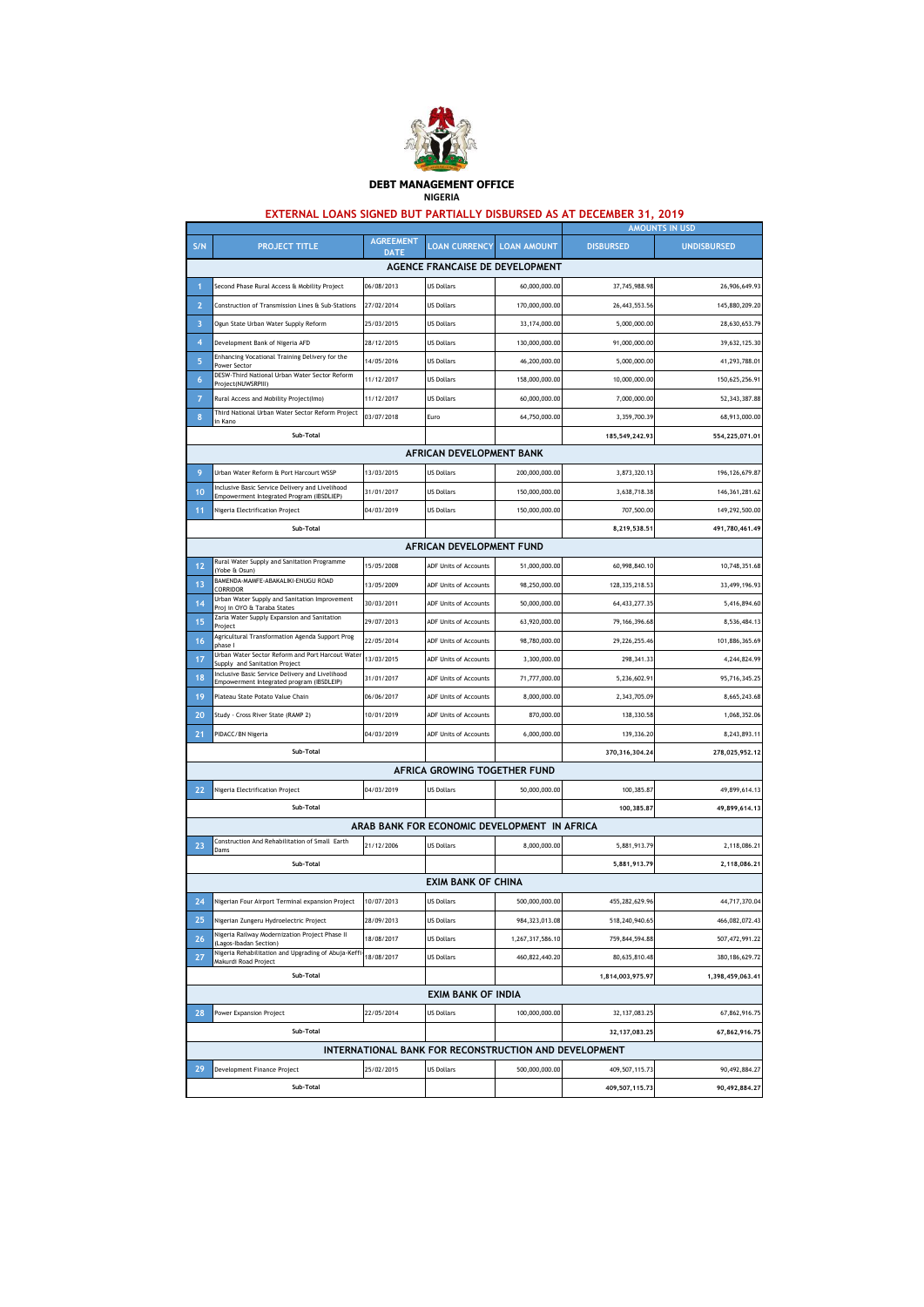|           |                                                                                          |                                 |                               |                | <b>AMOUNTS IN USD</b> |                    |  |  |
|-----------|------------------------------------------------------------------------------------------|---------------------------------|-------------------------------|----------------|-----------------------|--------------------|--|--|
| S/N       | <b>PROJECT TITLE</b>                                                                     | <b>AGREEMENT</b><br><b>DATE</b> | LOAN CURRENCY LOAN AMOUNT     |                | <b>DISBURSED</b>      | <b>UNDISBURSED</b> |  |  |
|           | INTERNATIONAL DEVELOPMENT ASSOCIATION                                                    |                                 |                               |                |                       |                    |  |  |
| 30        | Economic Reform and Governance Project                                                   | 24/01/2005                      | <b>Special Drawing Rights</b> | 81,313,235.60  | 113,817,965.85        | 11,202,688.18      |  |  |
| 31        | Third National Fadama Development Project                                                | 24/11/2008                      | Special Drawing Rights        | 153,400,000.00 | 212, 116, 125.61      | 5,351.08           |  |  |
| 32        | Rural Access & Mobility Project II (Seceond)                                             | 15/10/2008                      | <b>US Dollars</b>             | 1,901,999.19   | 1,868,464.10          | 33.535.09          |  |  |
| 33        | Public Private Partnership Program - First Phase<br>Project                              | 25/09/2011                      | Special Drawing Rights        | 12,369,071.00  | 18.138.820.71         | 415.692.71         |  |  |
| 34        | Nigeria Youth Employment & Social Support<br>Operation                                   | 16/04/2013                      | Special Drawing Rights        | 63.000.000.00  | 79.912.159.81         | 11, 163, 933. 20   |  |  |
| 35        | State Employment and Expenditure for Result<br>Project                                   | 16/04/2013                      | Special Drawing Rights        | 126,200,000.00 | 165,229,292.10        | 13,846,804.63      |  |  |
| 36        | Nigeria States Health Investment Project                                                 | 16/04/2013                      | Special Drawing Rights        | 96.400.000.00  | 137,271,539.59        | 131,278.26         |  |  |
| 37        | <b>Housing Finance Project</b>                                                           | 18/12/2013                      | Special Drawing Rights        | 126,297,393.00 | 178,985,190.66        | 6,209,273.97       |  |  |
| 38        | Rural Access and Mobility Project Phase II                                               | 09/09/2013                      | Special Drawing Rights        | 112,800,000.00 | 129,614,690.96        | 29,771,477.23      |  |  |
| 39        | 3rd National Urban Water Sector Reform Project                                           | 07/11/2014                      | Special Drawing Rights        | 129,570,000.00 | 155,624,697.79        | 25,849,543.83      |  |  |
| 40        | Transforming Irrigation Management in Nigeria<br>Project                                 | 07/11/2014                      | Special Drawing Rights        | 319,700,000.00 | 157,795,270.03        | 285, 165, 095.58   |  |  |
| 41        | Ibadan Urban Flood Management Project                                                    | 07/11/2014                      | Special Drawing Rights        | 129,100,000.00 | 84,485,881.91         | 94,403,427.91      |  |  |
| 42        | Nigeria Electricity and Gas Improvement Project                                          | 08/07/2014                      | Special Drawing Rights        | 64,500,000.00  | 84,413,599.52         | 5,546,315.90       |  |  |
| 43        | Africa Higher Education Centers of Excellence<br>Project                                 | 25/02/2015                      | Special Drawing Rights        | 45.300.000.00  | 60,882,817.61         | 2,233,822.75       |  |  |
| 44        | Add. Fin. Polio Eradication Support Programme                                            | 01/05/2015                      | <b>Special Drawing Rights</b> | 142,200,000.00 | 195,267,058.79        | 3,703,389.77       |  |  |
| 45        | Additional Financing Community and Social<br>Development Project                         | 25/02/2015                      | Special Drawing<br>Rights     | 91,300,000.00  | 122, 104, 245.67      | 5,366,737.76       |  |  |
| 46        | Program to support Saving One Million Lives                                              | 01/01/2015                      | Special Drawing<br>Rights     | 354,700,000.00 | 247,666,332.25        | 247,987,605.23     |  |  |
| 47        | Community and Social Development Project                                                 | 30/08/2016                      | Special Drawing<br>Rights     | 53,000,000.00  | 18,607,359.59         | 54,580,270.75      |  |  |
| 48        | Nigeria Youth Employment and Social Support<br>Operation                                 | 30/08/2016                      | Special Drawing<br>Rights     | 70,600,000.00  | 79,238,402.82         | 17,930,900.64      |  |  |
| 49        | Polio Eradication Support II                                                             | 07/08/2016                      | Special Drawing<br>Rights     | 88,200,000.00  | 119,748,938.12        | 8,443.81           |  |  |
| 50        | Nigeria State Education Program Investment<br>Project II                                 | 30/08/2016                      | Special Drawing<br>Rights     | 70,600,000.00  | 60,668,475.10         | 37,118,650.34      |  |  |
| 51        | States health Program Investment (Additional<br>Financing                                | 30/08/2016                      | Special Drawing<br>Rights     | 88,200,000.00  | 53,275,731.82         | 69,033,521.20      |  |  |
| 52        | Agro-Processing, Productivity Enhancement<br>and Livelihood Improvement Support Project  | 14/07/2017                      | Special Drawing<br>Rights     | 147,200,000.00 | 61, 134, 616. 59      | 142,541,853.23     |  |  |
| 53        | National Social Safety Nets Project                                                      | 27/01/2017                      | Special Drawing<br>Rights     | 355,000,000.00 | 111,678,448.25        | 380,080,640.03     |  |  |
| 54        | Mineral Sector Support for Economic<br>Diversification Project                           | 08/05/2017                      | Special Drawing<br>Rights     | 110,400,000.00 | 41,900,583.77         | 110,910,970.56     |  |  |
| 55        | Better Education Service Delivery for All<br>Program                                     | 29/09/2017                      | Special Drawing<br>Rights     | 421,600,000.00 | 85,077,564.57         | 494, 311, 328.61   |  |  |
| 56        | Better Education Service Delivery for All<br>Project                                     | 29/09/2017                      | Special Drawing<br>Rights     | 24,100,000.00  | 6,835,681.93          | 26,401,832.38      |  |  |
| 57        | Kaduna State Economic Transformation<br>Program (Portion A)                              | 29/09/2017                      | Special Drawing<br>Rights     | 97,600,000.00  | 61,459,413.81         | 73,019,987.73      |  |  |
| 58        | Kaduna State Economic Transformation<br>Program (Portion B)                              | 29/09/2017                      | Special Drawing<br>Rights     | 157,800,000.00 | 114,755,600.36        | 102,756,136.44     |  |  |
| 59        | Regional Disease Surveillance Systems<br>Enhancement (REDISSE) Phase II                  | 02/11/2017                      | Special Drawing<br>Rights     | 66,500,000.00  | 9,667,419.40          | 81,848,004.95      |  |  |
| 60        | Multi-Sectoral Crisis Recovery Project for<br>North Eastern Nigeria                      | 20/10/2017                      | Special Drawing<br>Rights     | 148,800,000.00 | 97,436,123.83         | 108,832,191.43     |  |  |
| 61        | Nigeria Electrification Project                                                          | 04/03/2018                      | <b>US Dollars</b>             | 364,000,000.00 | 5,791,991.57          | 358,208,008.43     |  |  |
| 62        | Nigeria Electricity Transmission Project                                                 | 07/05/2018                      | Special Drawing<br>Rights     | 86,200,000.00  | 1,130,589.27          | 117,652,703.44     |  |  |
| 63        | Ogun State Agricultural Production and<br>Industrialization (PPF1)                       | 01/01/2018                      | <b>US Dollars</b>             | 5,000,000.00   | 1,837,499.22          | 3,162,500.78       |  |  |
| 64        | ivestock Productivity and Resilience Support<br>Project                                  | 14/08/2018                      | <b>US Dollars</b>             | 2,750,000.00   | 1,338,123.19          | 1,411,876.81       |  |  |
| 65        | Polio Eradication Support Project                                                        | 01/01/2018                      | Special Drawing<br>Rights     | 104,400,000.00 | 122,596,415.36        | 21,455,333.38      |  |  |
| 66        | Nigeria Erosion and Watershed Management<br>Project                                      | 12/02/2019                      | <b>US Dollars</b>             | 100,000,000.00 | 27,250,000.00         | 72,750,000.00      |  |  |
| 67        | Nigeria for Women Project                                                                | 12/02/2019                      | Special Drawing<br>Rights     | 69,600,000.00  | 14,261,601.35         | 81,758,628.20      |  |  |
| 68        | Nigeria Erosion and Watershed Management<br>Project                                      | 12/02/2019                      | Special Drawing<br>Rights     | 208,700,000.00 | 272,713,067.45        | 26,344,293.65      |  |  |
| 69        | States Fiscal Transparency, Accountability<br><b>Sustainability PforR</b>                | 12/02/2019                      | Special Drawing<br>Rights     | 521,600,000.00 | 6,491,690.80          | 710,656,234.29     |  |  |
| 70        | Nigeria Electrification Project                                                          | 12/02/2019                      | Special Drawing<br>Rights     | 243,400,000.00 | 25,947,806.04         | 309,753,568.91     |  |  |
| 71        | Nigeria Digital Identification for Development<br>Project PPF                            | 15/01/2019                      | <b>US Dollars</b>             | 3,000,000.00   | 984, 125.49           | 2,015,874.51       |  |  |
| 72        | Innovation Development and effectiveness in<br>the acquisition of Skills (IDEAS) Project | 28/05/2019                      | <b>US Dollars</b>             | 2,000,000.00   | 482,225.30            | 1,517,774.70       |  |  |
| 73        | Nigeria Rural Access and Agricultural<br><b>Marketing Project</b>                        | 26/07/2019                      | <b>US Dollars</b>             | 6,000,000.00   | 1,000,000.00          | 5,000,000.00       |  |  |
| 74        | Sustainable Procurement, Environmental and<br>Social Standards Enhancement Project       | 28/06/2019                      | <b>US Dollars</b>             | 6,000,000.00   | 1,000,000.00          | 5,000,000.00       |  |  |
| 75        | Nigeria Accelerating Nutrition Results                                                   | 12/02/2019                      | Special Drawing<br>Rights     | 156,500,000.00 | 7,196,637.24          | 208,780,964.74     |  |  |
| 76        | Fiscal Governance and Institutions Project                                               | 12/02/2019                      | Special Drawing<br>Rights     | 87,000,000.00  | 6,007,055.55          | 113,992,048.71     |  |  |
| Sub-Total |                                                                                          |                                 |                               |                | 3,562,707,340.75      | 4,481,870,515.75   |  |  |